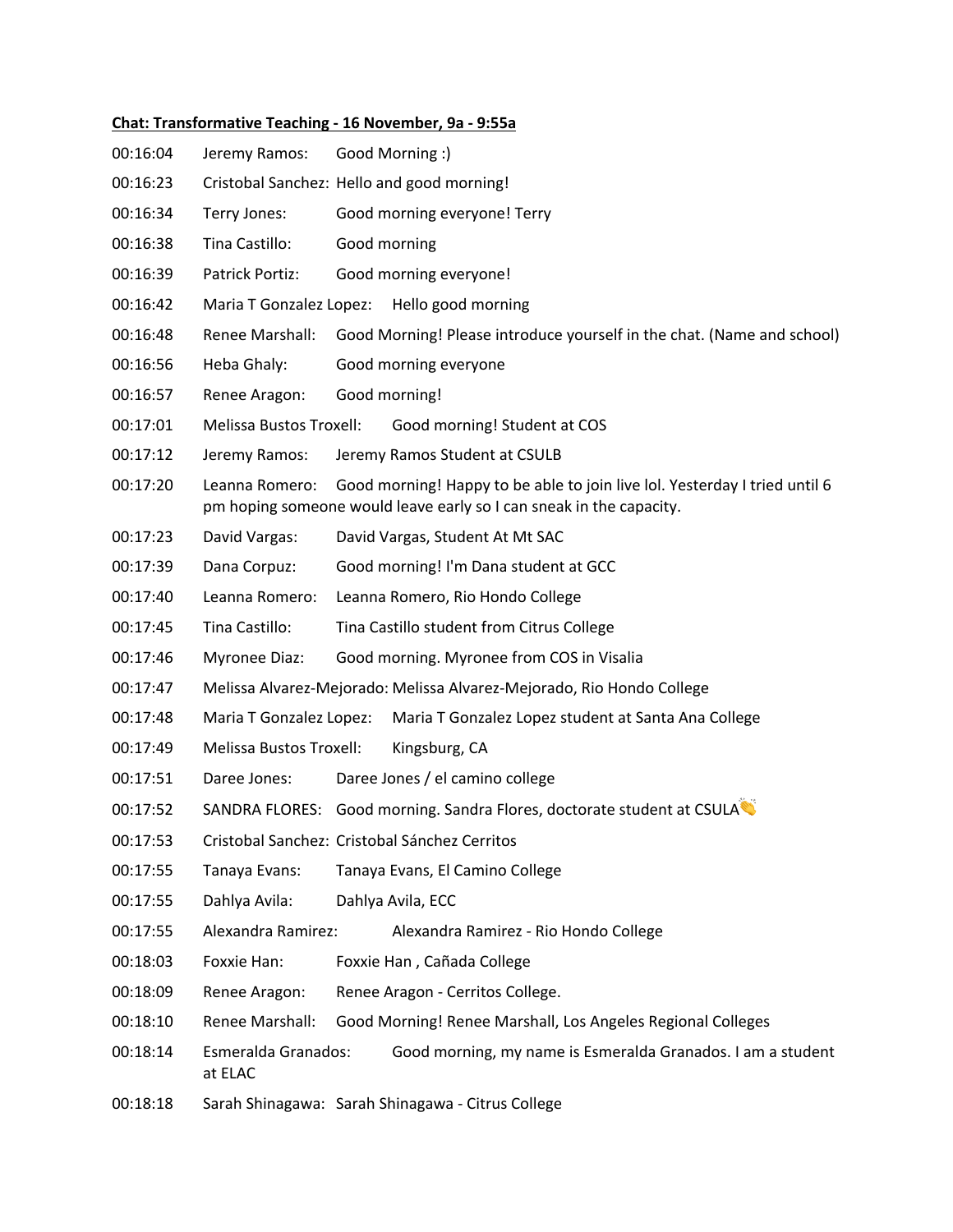- 00:18:22 Maria Villasana Berrios: Maria Villasana Berrios -Rio Hondo College
- 00:18:24 Terry Jones: Hi I'm teaching but wanted to teach special ed at
- 00:18:33 Brenda Martinez: Hi good morning! Brenda Martinez, Rio Hondo College
- 00:18:35 Maria Ruvalcaba: Maria Ruvalcaba, LACOE
- 00:18:40 Claudia Sanchez: Good morning! I'm Claudia Sánchez from CPTP at Cerritos college as possible transition to education.
- 00:18:44 Aida Alkhasova: Aida Alkhasova- Pierce College
- 00:18:45 Raevyn Hernandez: Raevyn Hernandez-Cerritos College
- 00:18:49 M. Lea Martinez: Lea Martinez, Rio Hondo College, Teacher Prep Coordinator
- 00:18:53 Terry Jones: with K4-12 Masters from UCLA Terry
- 00:18:56 Christine Martinez: Christine Martinez, ELAC
- 00:19:06 Marie Langarica: Marie Langarica, Rio Hondo
- 00:19:11 Brenda Saldana: Brenda Saldana, El Camino College
- 00:19:19 Glenda Moscoso: Glenda Moscoso, Cuesta College.
- 00:19:22 Carolina Mendez: Carolina Mendez, LAVC & Child360
- 00:19:25 Sam Rodriguez: Dr. Sam Rodriguez, Reedley College Ag Business, Fresno State Adjunct Curriculum and Instruction
- 00:19:37 Ashley Harris Buford: Ashley Harris-Buford west Covina California

harris.lovebug.ashley22@gmail.com

- 00:19:42 Melissa Bustos Troxell: Kindergarten
- 00:19:47 Stephania Covarrubias: Stephania covarrubias Rio Hondo college I want to become an early education teacher
- 00:19:49 Cristobal Sanchez: Cris Sanchez Cerritos College and I am looking to teach kindergarten
- 00:19:53 Heba Ghaly: Heba Ghaly

Student at Cerrittos College

## hebaghaly43@yahoo.com

- 00:19:55 Aida Alkhasova: Preschool
- 00:19:56 Cristobal Sanchez: And early childhood
- 00:20:00 Jeremy Ramos: 2nd/3rd Grade in a Bilingual Classroom
- 00:20:05 Debbie Bryce: Debbie Bryce-Preschool lead teacher
- 00:20:05 Aida Alkhasova: Early childhood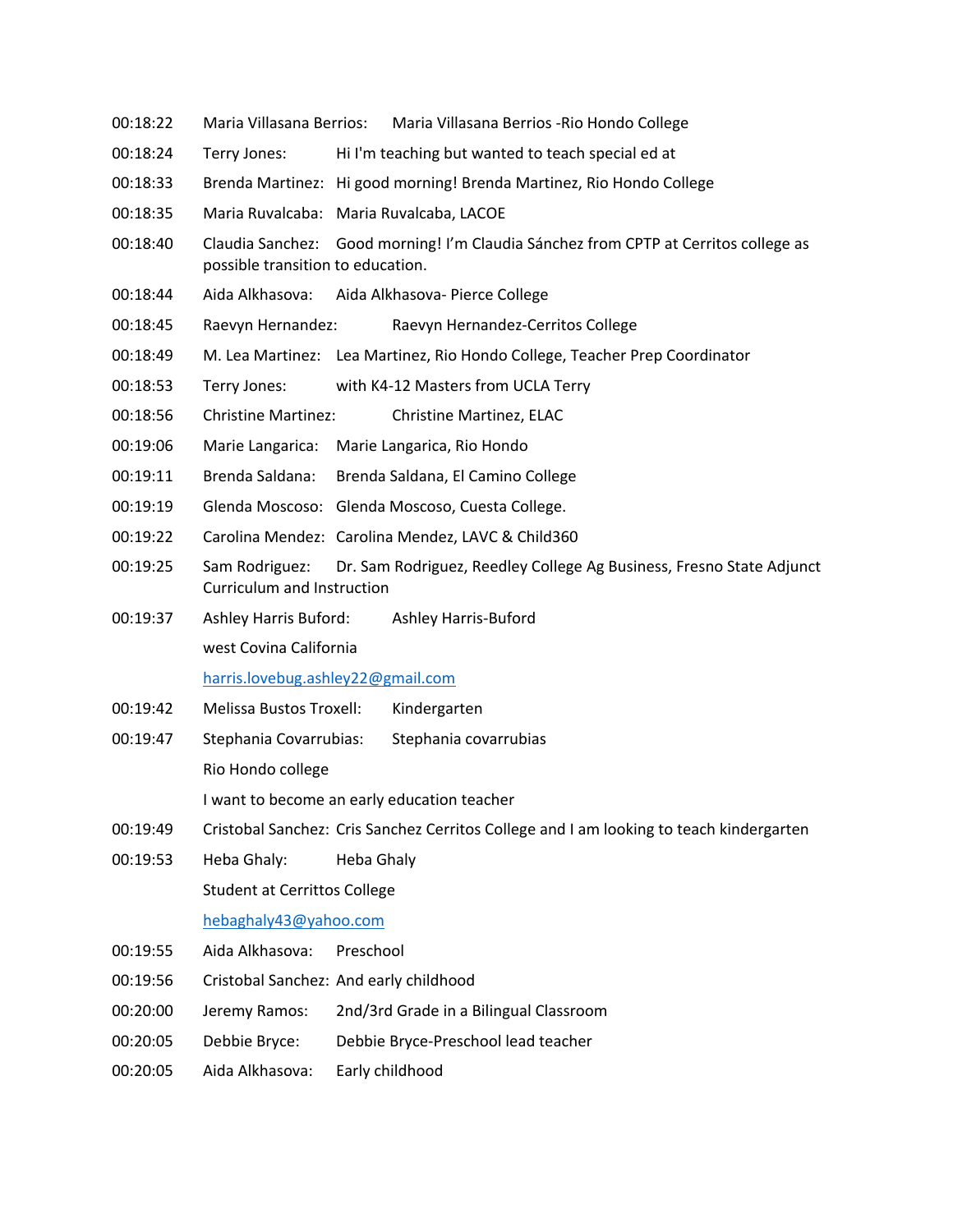- 00:20:09 Renee Marshall: Renee Marshall coming from Castaic, CA I Taught preschool, elementary school, middle school and college. I love teaching all ages!
- 00:20:11 Heidy Calero: Heidy Calero, Cerritos College, kindergarten
- 00:20:21 Dilia Martinez: Dilia for Cal state LA
- 00:20:40 Roslyn Odinga: Roslyn Odinga, New York UFT United Community Schools
- 00:20:45 Maria T Gonzalez Lopez: Preschool and special needs
- 00:20:54 Renee Marshall: Please mute
- 00:20:57 Renee Marshall: Thank you
- 00:21:47 Liliana Donate: Good morning everyone. my name is Liliana and I'm from Bakersfield Ca attending Bakersfield college. I'm looking to teach
- 00:22:10 Liliana Donate: TK through 6th grade
- 00:23:17 David Vargas: I Am Planning To Teach Special Education
- 00:23:26 Jessica Burnett: Jessica Burnett

West La College

Kindergarten and college teaching is my interest.

- 00:24:30 Dr. Sharon Chard-Yaron: Dr. Sharon Chard-Yaron Coastline/ Dept. Chair Education and Director TPP
- 00:24:32 Alejandra Hernandez: Alejandra Hernandez, Rio Hondo
- 00:24:37 Glenda Conde: Good morning! Glenda Conde from Montebello. I am an El Camino CPTP mentor and a 6-12 Special Education teacher.
- 00:24:57 Patrick Portiz: Hey everyone, my name is Patrick Portiz and I'm a student at El Camino College. I'm thinking of teaching either at the high school or college level
- 00:25:00 Sandra Cervantes-Meza: Sandra Cervantes-Meza from ECE/Shasta college in Redding.
- 00:25:00 Areli Soto: Areli Soto Cerritos College 1
- 00:25:05 M. Lea Martinez: Wonderful to see Rio Hondo students here! Great to have everyone from all over.
- 00:25:14 Heather P: Where did you do your doctorate work? Social justice programs are so important.
- 00:25:34 Lucha Arevalo: Lucha Arevalo, Rio Hondo College Chicanx Studies!
- 00:25:45 yvonne Godfrey: Yvonne Godfrey from Compton college
- 00:26:05 Viviana Hernandez: Viviana Hernandez, Santa Monica College
- 00:26:51 Sydnee Gray: Sydnee Gray From Compton College
- 00:27:23 Sarah Shinagawa: I wish they would've taught everyone that the Japanese weren't sent to interment camps because they were threats but because the US wanted their land.
- 00:27:26 Marie Langarica: the pressure of doing well in school from my parents
- 00:27:26 Melissa Bustos Troxell: I wish they made left handed materials available for me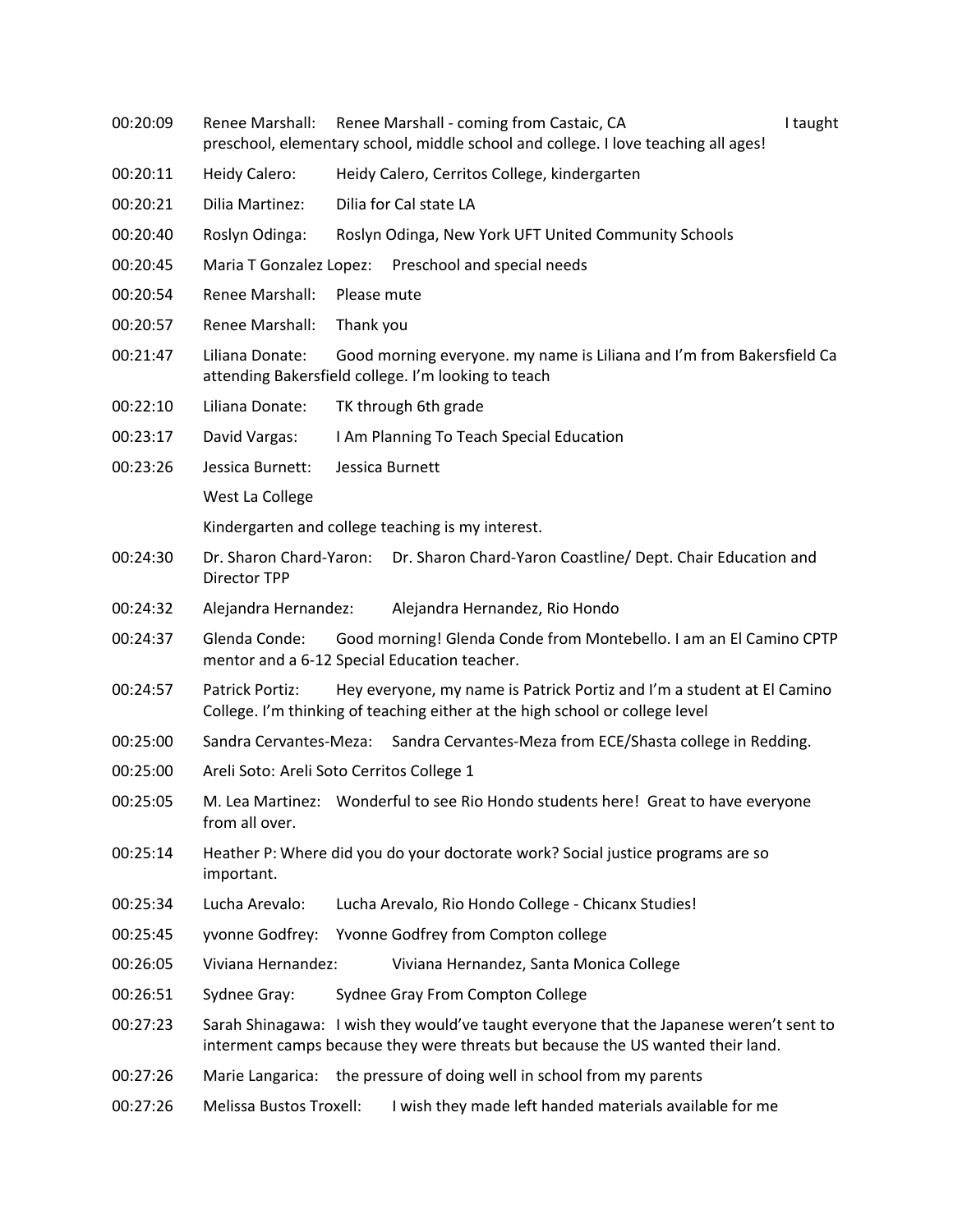- 00:27:26 Renee Marshall: I wish teachers knew not all kids have 2 parents (living).
- 00:27:26 Heather P: I wish teachers knew that African American culture is more than slavery.
- 00:27:27 David Vargas: My Talents And My Accomodations
- 00:27:28 Stephania Covarrubias: I would have loved for my teachers to know that I loved school
- 00:27:28 Maria Ruvalcaba: Our Mexican contributions to this country. Being Mayan!
- 00:27:29 Christine Martinez: That I was raised by a single mother.
- 00:27:30 Lucha Arevalo: My Spanish language is an asset
- 00:27:41 Areli Soto: My mom was a single mom
- 00:27:44 Claudia Sanchez: Challenges at hime, who I am in every way.
- 00:27:45 Leanna Romero: I wish they knew I was trying my best with how I was feeling inside with anxiety
- 00:27:46 Dr. Sharon Chard-Yaron: I wish my teachers knew how offensive it was to hear anti Semitic remarks and insinuations
- 00:28:03 Tina Castillo: Something I wish my teachers knew about me was I had a hard childhood growing up.
- 00:28:05 mercedes fuentes: The way i learn is while doing the assignment i have to do it while being guided
- 00:28:05 Alejandra Hernandez: I wish they new that I was not shy, just english was not my first language so it was hard to communicate in elementary
- 00:28:12 Patrick Portiz: The difficulty understanding both sides of my heritage
- 00:28:15 Cristobal Sanchez: I wish my teachers knew that I liked to read. I was pushed around for it.
- 00:28:19 Maria T Gonzalez Lopez: my parents were immigrants and the challenges a child growing in this environment faces
- 00:28:23 Tania Mustafa: Tania Mustafa,
- 00:28:29 M. Lea Martinez: Love everyone's responses!!!
- 00:28:53 Tania Mustafa: Knowing five languages is my asset.
- 00:28:55 Jessica Burnett: That art is a career path
- 00:28:57 SANDRA FLORES: I I wish my home language, Spanish, was seemed as a tool to progress versus being alienated and banned.
- 00:29:12 Daree Jones: I wish they knew the struggle and could identify with how it was to live in a low income neighborhood
- 00:29:40 Claudia Sanchez: The invalidation in erasing all other people's history within history class.
- 00:31:22 Sonia Ahn:Good morning! These are wonderful responses. I teach a kinder class and am a CPTP mentor.
- 00:32:00 Theresa Hagelbarger: so excited as a monolingual teacher to have pedagogy and training to help with ideas to better incorporate more cultures every day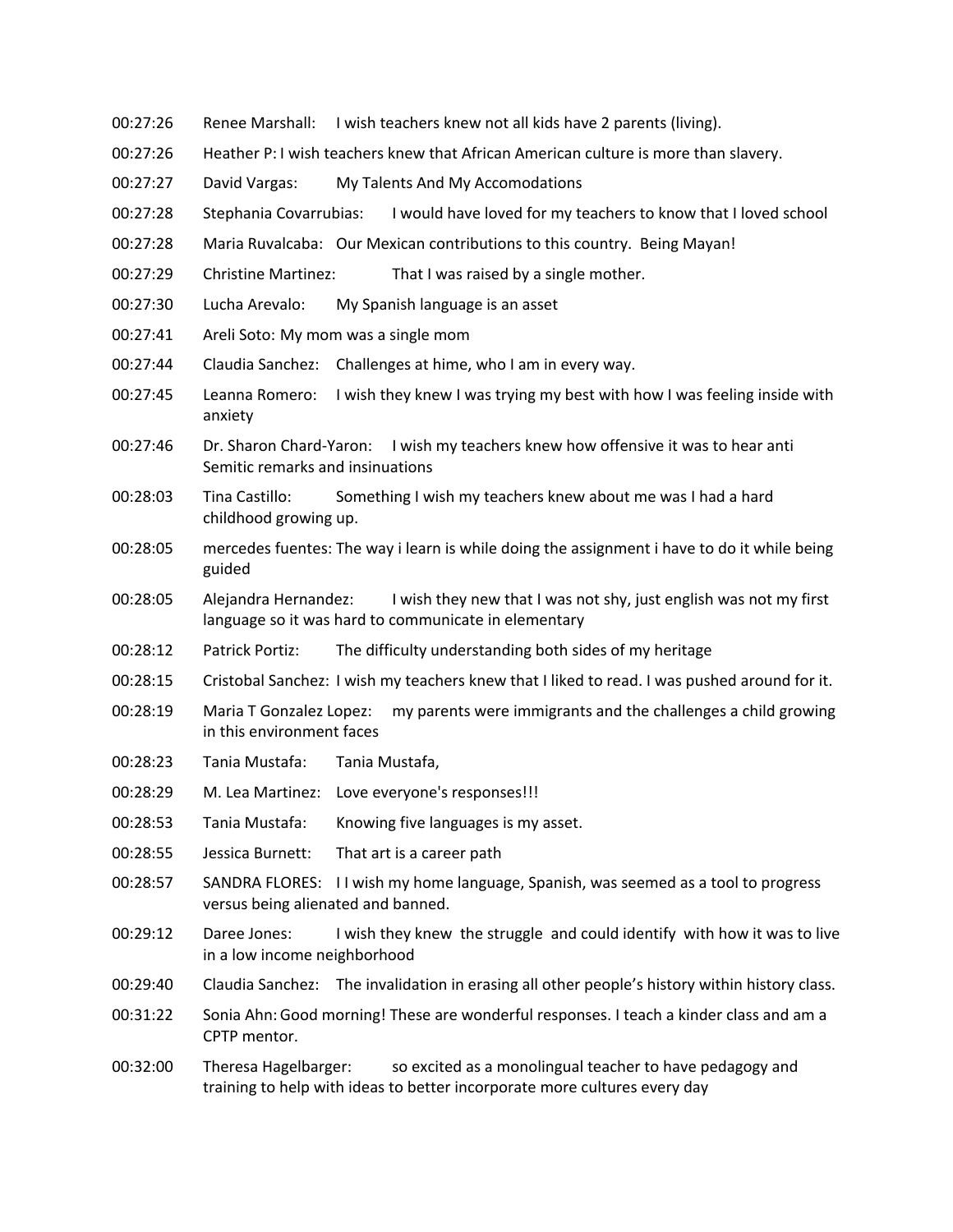- 00:32:51 M. Lea Martinez: My Anthropology professor intimated that the Philippines is a huge "red district". That was very offensive to me!
- 00:33:13 Theresa Hagelbarger: As a career counselor transitioning to early ed, love hearing the validation. I teach multi cultural marketing and am thrilled to find this group!
- 00:34:45 Theresa Hagelbarger: Thank you for sharing the book information!
- 00:35:26 Cristobal Sanchez: Do you have a link to your dissertation on this? I would love to read it.
- 00:38:13 Joanna Feher-Herrera: https://docs.google.com/presentation/d/1rciaGUYVFYYKSRbq1pvvGMIa3B9RNqIvvcZ7orbj hxo/edit?usp=sharing
- 00:38:38 Terry Jones: excellent! thank you
- 00:38:50 Maria T Gonzalez Lopez: great point
- 00:39:21 Maria Ruvalcaba: Was very difficult for me to relate.
- 00:41:22 Renee Marshall: "Would you stay in a place where you are invisible?" powerful
- 00:41:29 David Vargas: Can You See Only In Black In White Or Certain Colors If You Are Color Blind
- 00:41:52 Claudia Sanchez: I grew up near the home ase for Cesar Chávez and didn't learn about his work until I moved away from the town. It would have been great to learn right there and there where it was happening. Plus it would have been so validating.
- 00:43:02 Renee Marshall: David Colorblindness is the racial ideology that posits the best way to end discrimination is by treating individuals as equally as possible, without regard to race, culture, or ethnicity (Williams, 2011).
- 00:43:26 Monique Young: I think it's also critical to hear the stories of black and brown children from them
- 00:44:09 Diana Cruz: Omg yes learning about heroic actions made by non white cultures would be have been nice to se growing up
- 00:44:17 Diana Cruz: See\*\*
- 00:46:13 Dr. Sharon Chard-Yaron: As a minority growing up I'm reminded how some groups addressed the Dick and Jane approach to everything: (Chinese School, Hebrew School).. our parents did not depend on the public schools to tell our stories beyond one or two token representatives…
- 00:46:37 Jessica Burnett: I wish we talked more about cultural inclusion. Especially since race is a social construct and does not correlate to race. Is the combatant racism or prejudice?
- 00:48:41 Melissa Bustos Troxell: First time hearing about it.
- 00:49:10 Foxxie Han: Never heard about this. Wow! My stomach has just turned
- 00:50:24 David Vargas: How To Cite Essays
- 00:50:25 Sarah Shinagawa: That it's legal for the US military to promise people citizenship and not follow through
- 00:50:28 Renee Marshall: The truth about Thanksgiving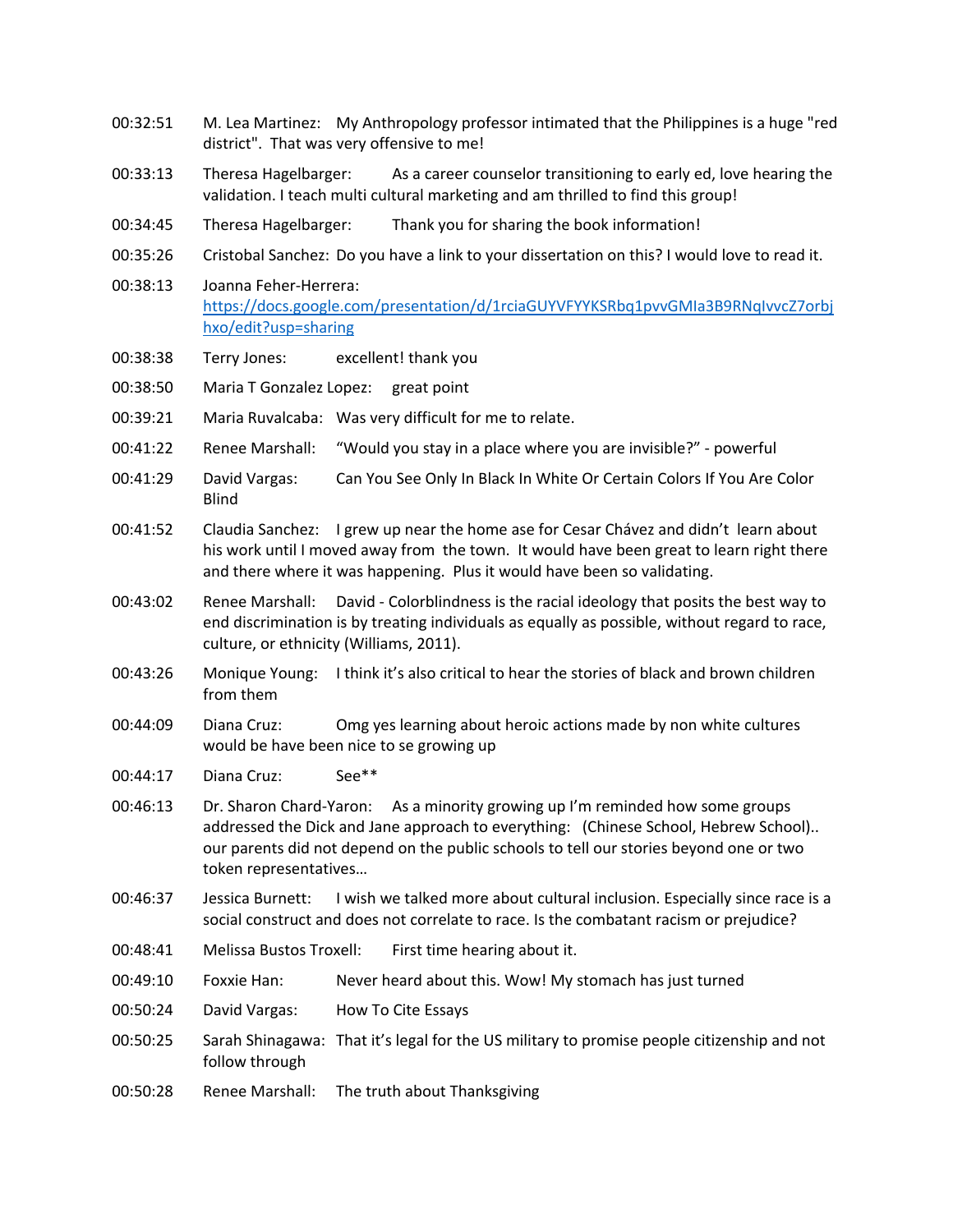- 00:50:29 Julie Turk: The idea that being colorblind was a bad thing
- 00:50:31 Dilia Martinez: Latinx history.
- 00:50:36 Patrick Portiz: The history of Filipino people in the US
- 00:50:37 Maria Ruvalcaba: That California use to belong to Mexico
- 00:50:48 Monique Young: Black Wall Street
- 00:50:50 Marini Smith: Black history before slavery
- 00:50:50 Esmeralda Granados: the history of chicanos in America
- 00:50:56 Melissa Bustos Troxell: MLA writing
- 00:51:01 Stephania Covarrubias: California being part of Mexico before
- 00:51:04 Maria Ruvalcaba: The Truth of Columbus day and thanksgiving
- 00:51:07 Foxxie Han: Learning about how so many thriving black communities were literally burned to the ground and the land taken from us.
- 00:51:12 Claudia Sanchez: MLK, Malcolm X, Ceaser Chavez, yes treatment of people of color and indigenous people, oh so much!
- 00:51:16 Daree Jones: Teaching on ethnic studies
- 00:51:23 Marie Langarica: that land wasn't "purchased" but stolen from Native Americans
- 00:51:24 Aida Alkhasova: California used to be Mexican
- 00:51:31 Debbie Bryce: Schools taught only good history not the bad
- 00:51:43 Sushma Arun: treating children according to knowledge rather than races
- 00:51:44 Dahlya Avila: Systematic Racism
- 00:52:05 Diana Cruz: Malcolm X
- 00:52:11 Heather P: Generational trauma
- 00:52:13 Viviana Hernandez: Tulsa race massacre
- 00:52:17 Melissa Bustos Troxell: What is the real history of Thanksgiving?
- 00:52:22 Monique Young: The successful and beautiful parts of Black History and Black people. Not just the ugly side.
- 00:52:23 Cristobal Sanchez: Black Panthers in CA and gun control having a racist origin in this country.
- 00:52:36 Claudia Sanchez: Tuskegee (spelling) experiments
- 00:52:46 Claudia Sanchez: Bracero programs
- 00:53:16 Gabriel Rouse: I would have enjoyed to learn the beauties of diversity.
- 00:53:40 Foxxie Han: I Grew up in Compton lol.
- 00:53:41 Daree Jones: Black panthers and the free breakfast program
- 00:54:14 Claudia Sanchez: Malcolm X and MLK, writings, Chicano, Native American writers oh so much literature left out of the canon.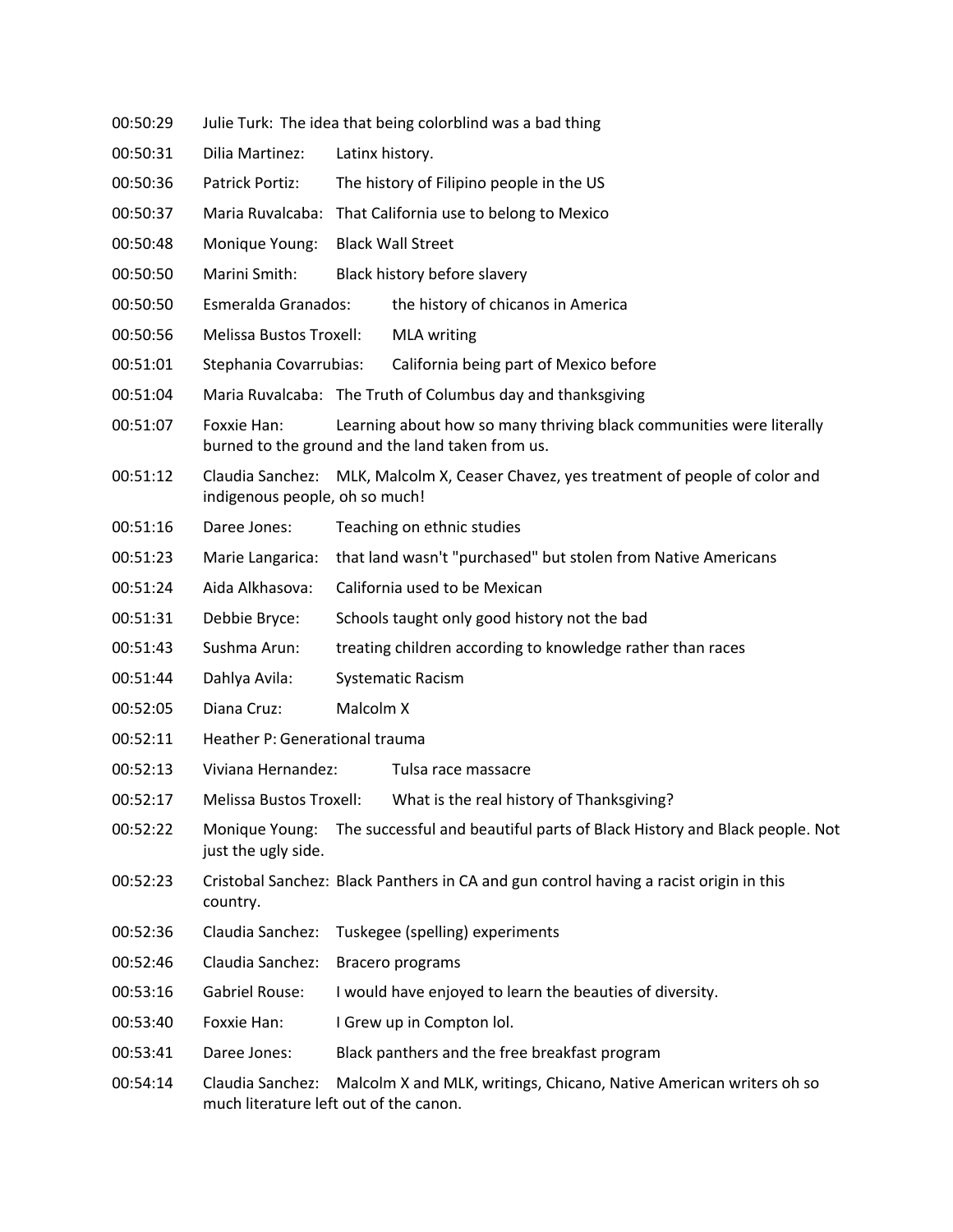- 00:54:25 Maria Ruvalcaba: Bracero programs. I grew up in Pico Union <3 The truth of LA riots!
- 00:54:27 Renee Marshall: Quick resource for Thanksgiving: https://www.dosomething.org/us/articles/truthsgiving-the-true-history-of-thanksgiving
- 00:54:29 Rosemary Wrenn (she/hers): throughline
- 00:54:30 Cristobal Sanchez: The Watts Riots as well. Most of my life in South Central LA and I didn't know about it.
- 00:54:33 Daree Jones: Just basically WE WANT THE TRUTH ABOUT HISTORY !!!!!
- 00:54:41 Monique Young: Looking at things in history from other perspectives. I often wonder what were my people doing during this time period.
- 00:54:54 Ashley Harris Buford: the true stories about history
- 00:55:11 Melissa Bustos Troxell: Thank you Renee
- 00:55:47 Maria Ruvalcaba: heart breaking!!!
- 00:56:02 Tina Castillo: that is crazy.
- 00:56:26 Terry Jones: how sad is that
- 00:56:52 Foxxie Han: Growing up knowing that mothers could only get help with food and housing from the government if the man wasn't in the home…

The governments created broken homes

- 00:56:55 Sonia Ahn: I highly recommend the book "Lies My Teacher Told Me: Everything Your American History Textbook Got Wrong"
- 00:57:11 Renee Marshall: Love this: "How can I do better? And act."
- 00:59:59 Theresa Hagelbarger: Love to hear we are scholars.
- 01:00:18 Foxxie Han: My children are half Korean and I make it a point to include that weekly in his class. Rather it's Korean snacks or a Korean word here and there with his classmates. So important for him to be seen
- 01:00:47 Alejandra Hernandez: That is perfect all year long we need to celebrate and enjoy eachothers culture, otherwise it makes it feel that your culture is only important during that month but matter every other month.
- 01:03:11 Renee Marshall: https://peacelearningcenter.org/store/reaching-all-by-creating-tribeslearning-communities/
- 01:05:42 Julie Klein: Can you put some of the resources in the chat?
- 01:06:23 Julie Turk: The whole slide show with resources is at the beginning of the chat.
- 01:06:37 Melissa Bustos Troxell: This has been so informative. Thank you for opening my eyes!
- 01:06:39 Julie Klein: I can't see it
- 01:06:47 Rosemary Wrenn (she/hers): https://docs.google.com/presentation/d/1rciaGUYVFYYKSRbq1pvvGMIa3B9RNqIvvcZ7orbj hxo/edit?usp=sharing
- 01:07:09 Julie Klein: Thank you so much! So informative!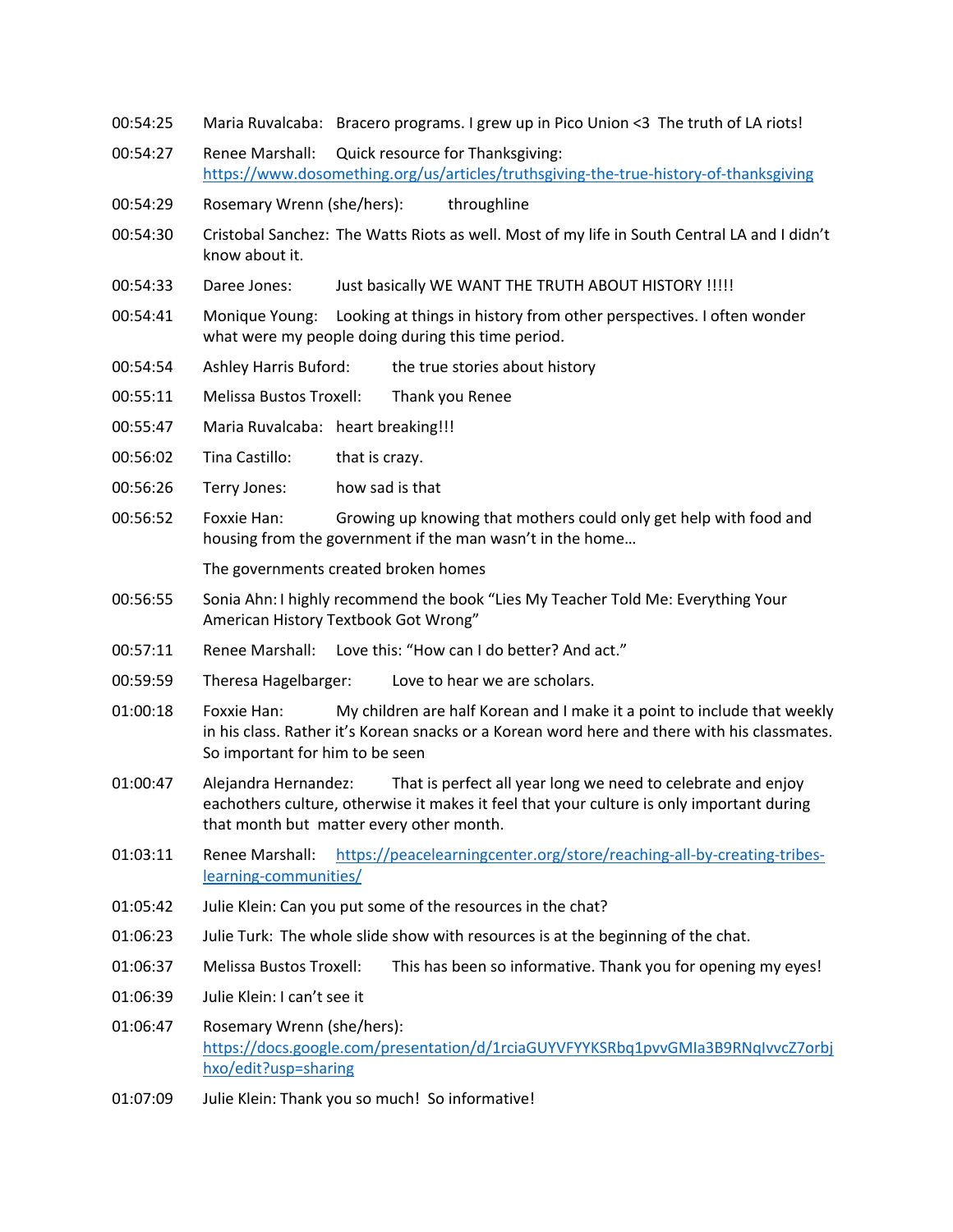- 01:07:17 Hiroko Takenaka: Also this thinking is dangerous because there are more suicide among white male middle age folks when life doesn't meet their "expectation"
- 01:07:18 Claudia Sanchez: This has been very I formative and hope building! Thank you so much!
- 01:07:27 Sushma Arun: Thank you
- 01:07:28 Sonia Ahn: I also like to encourage teachers to make the effort to include everyday stories about typical kids in their classroom libraries; they don't have to be all be biographies of heroes, or about specific cultural practices, holidays, etc
- 01:07:33 Gabriel Rouse: Thank you for your bravery on speaking on this topic.
- 01:07:50 Christine Martinez: Thank you Rosemary
- 01:07:57 Tina Castillo: Thank you so much!
- 01:07:57 Sushma Arun: Can I get a certificate of Participation
- 01:08:06 Melissa Bustos Troxell: My mom's school does the same thing
- 01:08:07 Maria Ruvalcaba: Thank you Rosemary!!!
- 01:08:14 Roslyn Odinga: Thank you so much. The information you presented was invaluable! You also spoke your truth.
- 01:08:42 Aida Alkhasova: Thank you so much!!
- 01:09:07 Renee Aragon: Thank you! Thank you for being honest, transparent and real with us!  $\bigwedge^{\infty}$
- 01:09:28 Sarah Shinagawa: Thank you! I loved this presentation!
- 01:09:51 Maria Ruvalcaba: This workshops should be provided for not only educators.
- 01:10:20 Heather P: Can you please share where you did your doctorate work?
- 01:10:21 Gabriel Rouse: Food has to be one of my fav topics.
- 01:10:21 Rosemary Wrenn (she/hers): rosemary wrenn@cuesta.edu
- 01:10:57 Julie Klein: Highest teen suicide rate is trans-bi-? -LGBQ middle schoolers
- 01:11:56 Sarah Shinagawa: I think in a lot of situations if someone white isn't teaching ethnic studies people won't listen
- 01:12:25 Maria Villasana Berrios: thank you
- 01:12:31 Gabriel Rouse: Thank you
- 01:12:31 Foxxie Han: Very true
- 01:13:38 Foxxie Han: I'll be here
- 01:13:45 Foxxie Han: Thank you ladies
- 01:13:52 Brenda Saldana: thank You so much!
- 01:14:07 Melissa Alvarez-Mejorado: great presentation thank you!
- 01:14:08 Diana Cruz: Thank you ladies
- 01:14:09 David Vargas: Thank You All